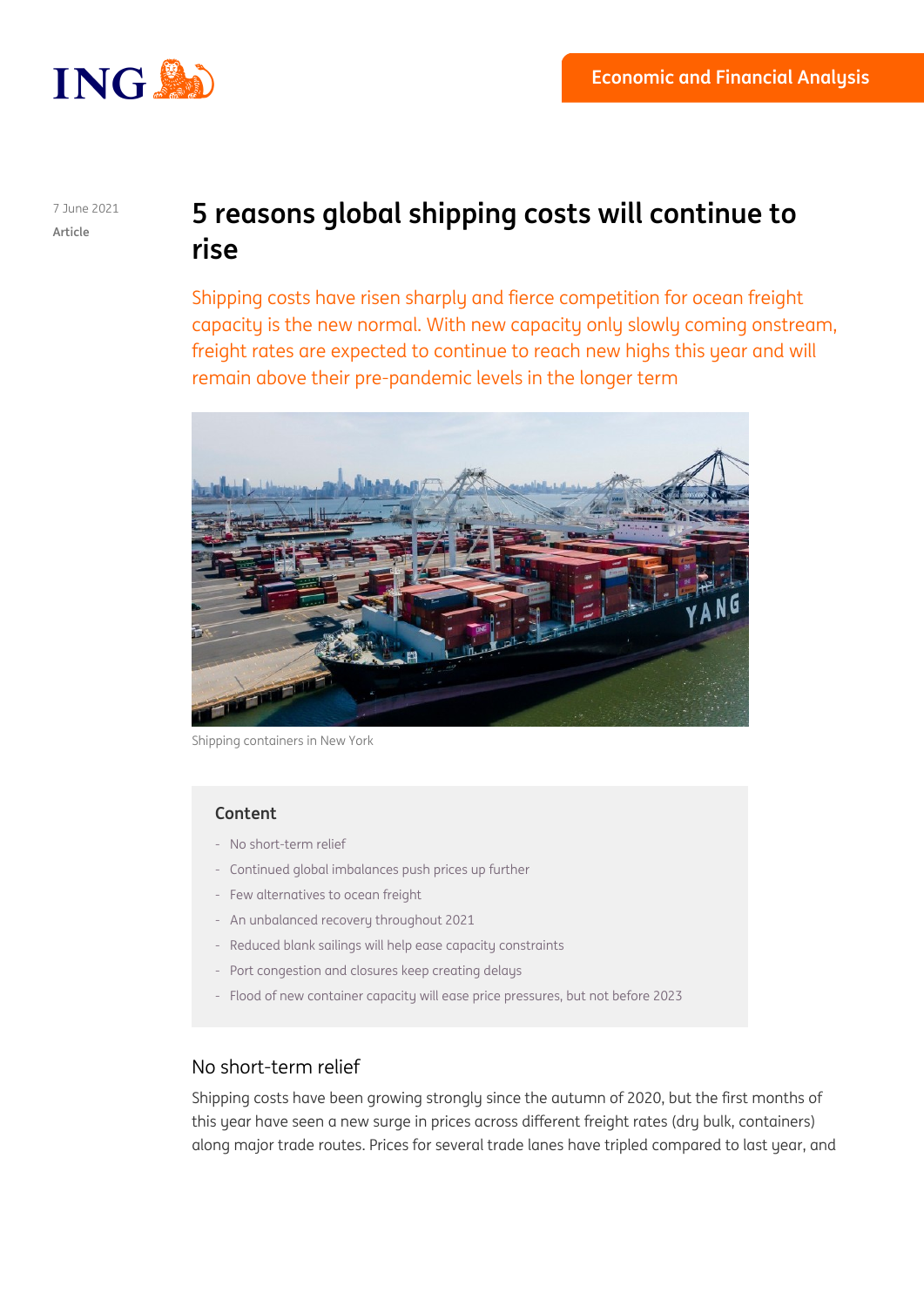charter prices for container vessels have seen similar rises.

There is little sign of relief in the short term, and rates are therefore likely to continue spiking in the second half of this year, as rising global demand will continue to be met with limited increases in shipping capacity and the disruptive effects of local lockdowns. Even when new capacity arrives, container liners may continue to be more active in managing it, keeping freight rates at a higher level than before the pandemic.

Here are five reasons why costs aren't going to come down anytime soon.

#### Continued global imbalances push prices up further

Problems that had built up from the beginning of the pandemic have included imbalances in the production and demand for goods, with countries locking down and opening up at different times, as well as shipping companies cutting the capacity on major routes and shortages of empty containers. As the recovery has progressed, global demand has recovered strongly, especially in the sectors which are most closely linked to international trade in goods. Competition for ocean freight capacity has intensified as economies open up further and inventories are rebuilt across the several links of supply chains.



#### Global shipping costs

1

2

3

Source: China Ministry of Transport, Harper Petersen & Co. and Baltic Exchange via Macrobond, ING

Year on year growth in freight rate indices, 2018 - May 2021

# Few alternatives to ocean freight

A lack of alternatives to ocean freight means it's hard to avoid surging transport costs at the moment. For higher value products, alternative modes of transportation would normally be an option, such as the shipment of electronic devices by air or via train, not least through the 'Silk Road'. But capacity is currently limited, and tariffs have spiked as well. Shippers of lower value products such as household items, toys, promotional articles or t-shirts have seen freight costs increase from around 5% of their sourcing costs to more than 20%.

The difficulty of absorbing increases on this scale in margins means that consumers may start to feel the impacts through price increases, or changes in product availability.

# An unbalanced recovery throughout 2021

Some countries are already exporting more goods than they did before the pandemic, while in others, including the US, exports continue to lag behind the overall recovery in output. Trade in goods will rise further while not only the major trading countries, but also their trade partners, continue recovering. With the competition for ocean freight capacity set to remain, the unbalanced recovery will continue to exacerbate some of the problems for world trade,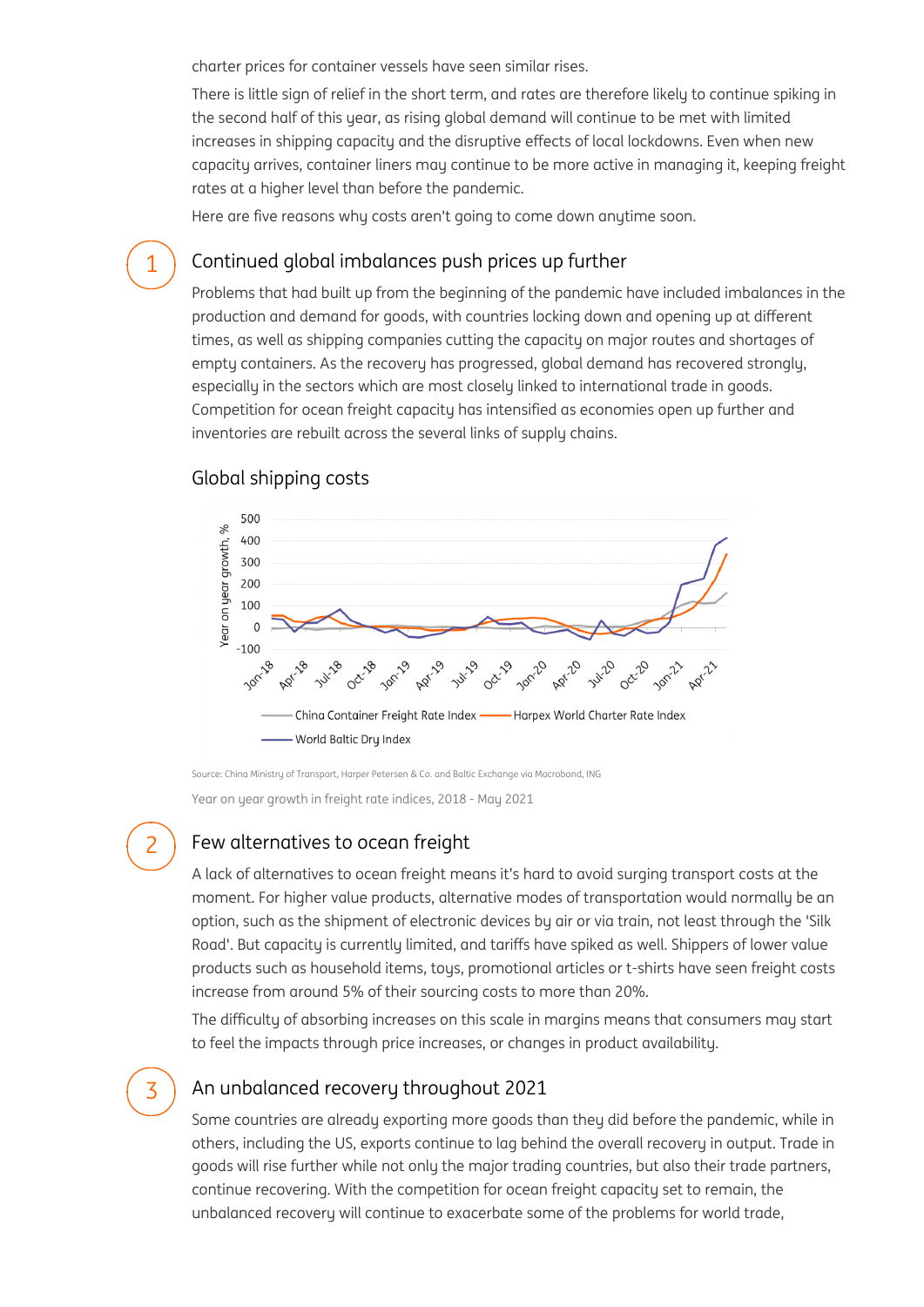including displaced empty containers. It all adds up to more pressure on freight rates in the near term.

#### Reduced blank sailings will help ease capacity constraints

Globally, capacity on major shipping routes has recovered to levels before the major lockdowns in 2020, although blank sailings (cancelled port calls) continued to cut 10% of scheduled capacity through the first quarter. There are signs of improvement this quarter, which on current plans will average at 4%. But cancellations have partly been a response to delays, so while the system remains congested, shipping capacity may continue to be taken out of the system at short notice.



#### Deployed and cancelled shipping capacity

Source: eeSea, ING

Total capacity on routes between Europe, North America and Asia

# 5

4

### Port congestion and closures keep creating delays

As the link between cancelled sailings and delays suggests, congestion is part of the problem. Shipping performance in 2021 has carried on where 2020 left off, in terms of lower rates of vessels keeping to schedule, and average delays for late vessels rising. There are some signs that average performance will start to improve as the share of vessels reaching their destinations on time stopped sliding in April, and average delays improved. But overall performance remains the lowest it has been in ten years of records.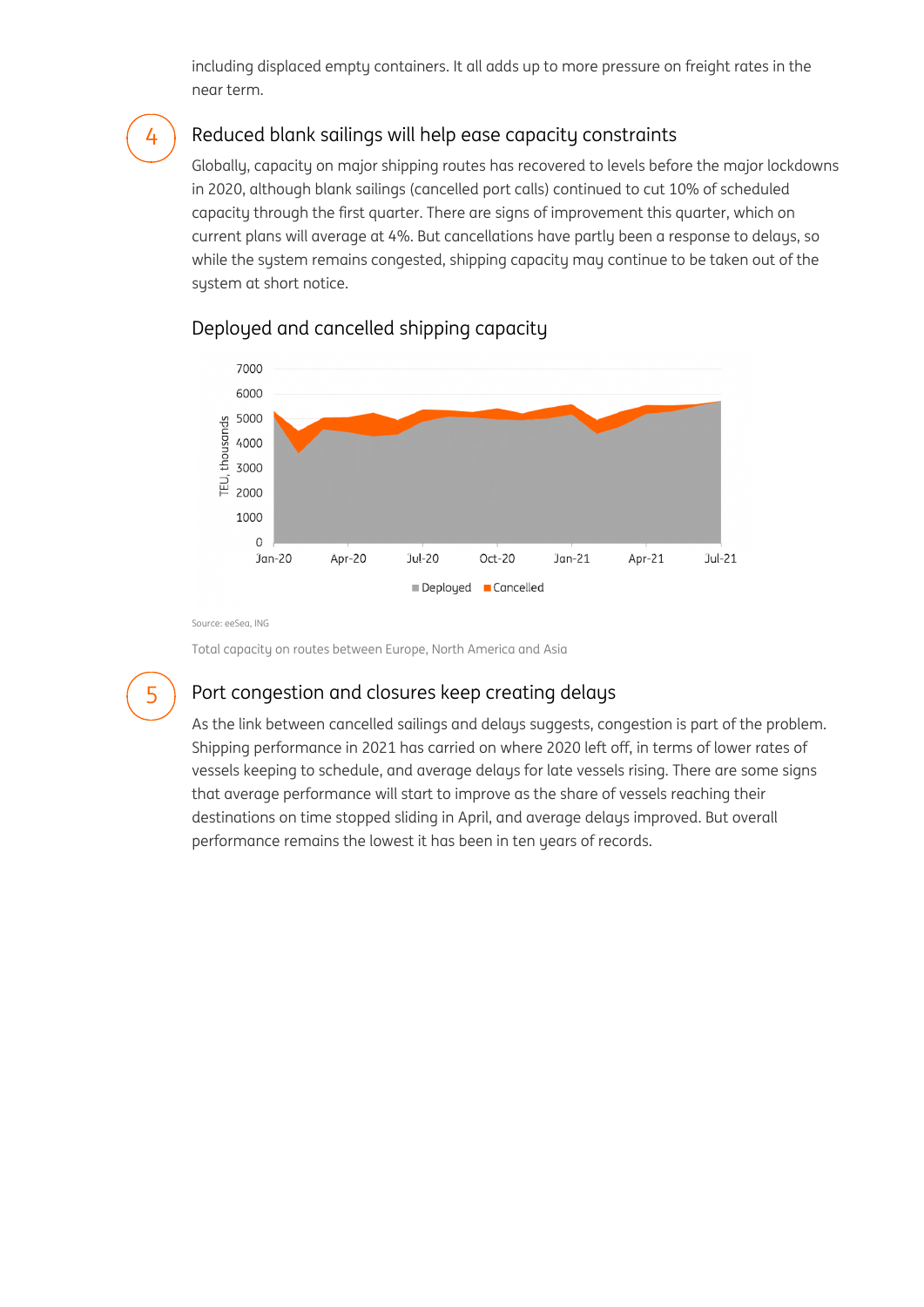#### Source: Sea-Intelligence, ING

At the same time, the pandemic is still leading to disruptions, like Yantian container port part of the world s 4th largest container  $p_0$ Even though operations have resumed, congestion and the continui stop the spread of Covid-19 mean delays continue to mount. Althou trading countries are making progress with vaccination programmes take time and consequently handing interruptions will remain a risk

## Flood of new container capacity will ease price pres before 2023

Container liners have enjoyed outstanding financial results during over the first 5 months of 2021, new orders for container vessels of 229 ships with a total cargo capacity of 2.2 million TEU. When ready for use, in 2023, it will represent a 6% increase after years the scrapping of old vessels is not expected to offset. Along with past the catch-up phase of its recovery, the coming increase in o will put downward pressure on shipping costs but won t necessari to their pre-pandemic levels, as container liners seem to have learned capacity better in their alliances.

In the near term, freight rates may yet reach new highs thanks to further increases in demand and the constraints of a congested s when capacity constraints are eased, freight rates may remain at before the pandemic.

#### Joanna Konings

Senior Economist, International Trade +31205764366 [joanna.konings@ing.com](mailto:joanna.konings@ing.com)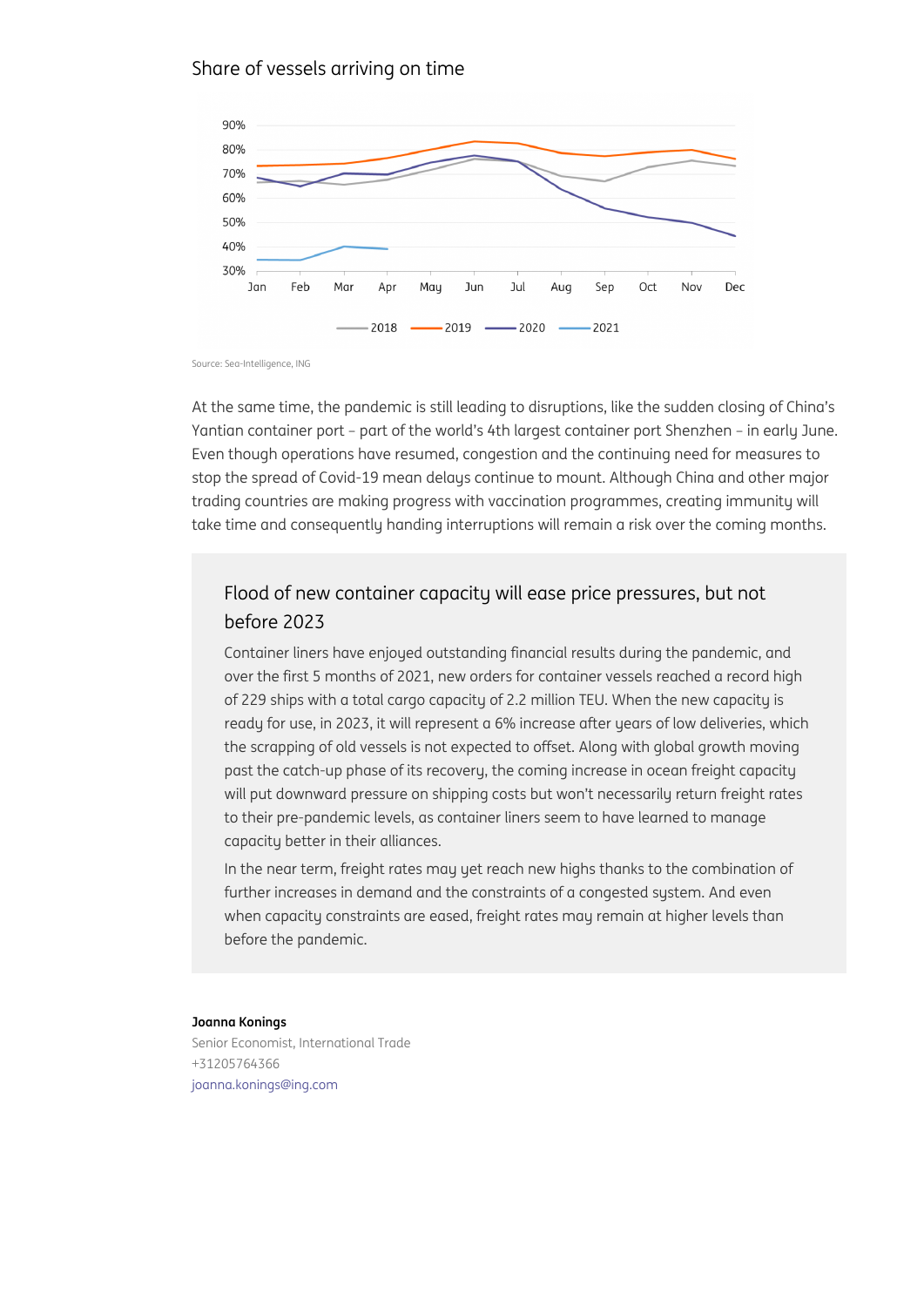#### Rico Luman

Senior Sector Economist +31683648954 [Rico.Luman@ing.com](mailto:Rico.Luman@ing.com)